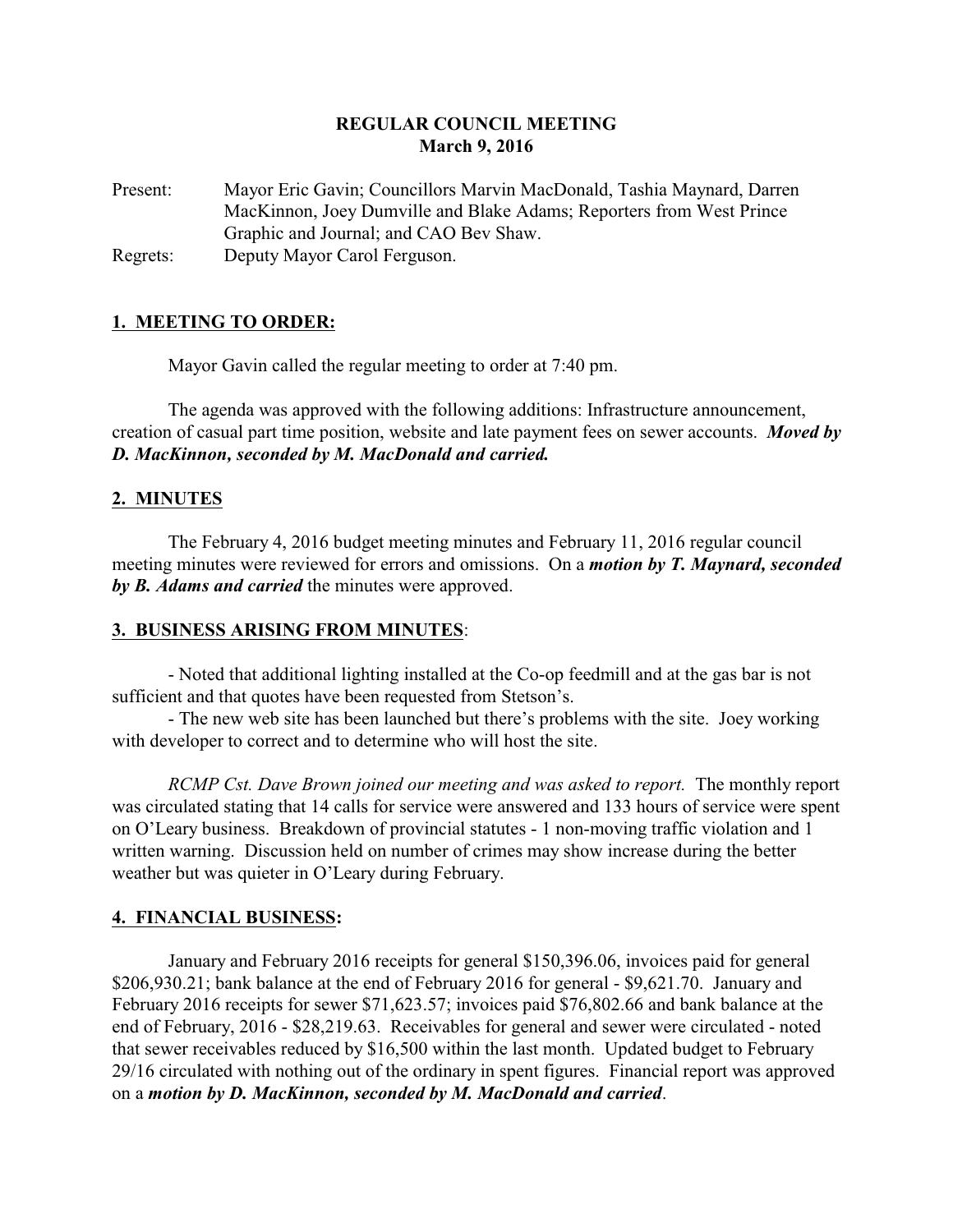## **5. NEW BUSINESS**

*1. Mayor's report* - Eric reported attending the PEI Potato Blossom Festival annual meeting and the MADD workshop. New festival executive includes Susan Shea as chair and Karen Milligan as vice chair. Tashia to supply a copy of festival financial statement.

2. *Administrator's report -* Bev reported being busy over the past month with audit and budget preparations as well as receivables. WCB forms, summer student applications, grants in lieu of taxes and EDA claim submitted. Spent 2 days in Charlottetown regarding the O'Halloran court case. Building permit issued to Blake & Brenda Betts for private storage building at \$3500. Overtime for Bev - 32.5 hours; Dale - 33.5 hours.

### *3. Reports from Departments*

*Recreation -* Jeff's report circulated to Council. Noted that Hon. Robert Henderson has approved \$4500 to sponsor the two major ball tournaments this summer. Also Cedric Gallant, who the Town helped sponsor, and his floor hockey team won gold in the Special Olympics in NF and MacLean curling team skip won gold in the mixed doubles. Planning underway for 100 km yard sale - Darren stated it was very successful last year and brought a lot of people to the area. Jeff is looking into obtaining a sign sponsor.

Hon. Henderson joined our meeting and reviewed the many issues and objectives he has been working on for this district. He mentioned that O'Leary's appearance is improving with the Co-op, Credit Union, Auto Parts and Maple House renovations. He has been working on improving the daycare service and looking for an anchor tenant for Future Tech West. The \$4500 cheque was presented to Darren.

*Properties - (Joey)* The lighting at CN hasn't improved and a quote has been requested from electrician. The CN station recently received heritage designation - to check affect on future renovations/repairs.

*Development & Tourism* - Blake reported that no response yet on boundary extension application and we are waiting on IRAC to hold public meeting. Blake hopes to advertise soon for the RFP for engineering services regarding Pate subdivision development. Council approved \$250 design fee for a strip mall for 478 and 482 Main Street. *Moved by M. MacDonald, seconded by D. MacKinnon and carried* that \$250 design fee be approved for O'Leary Building Centre to draft design and costs for four unit strip mall at 478 and 482 Main Street.

*Fire Protection* - *(Marvin)* Chief's report for February circulated. The department responded to 2 emergency calls during the month - 1 flue fire and 1 hydro pole.

*Streets & Sidewalks - Tashia reported that sidewalk at Oulton's Main Street apartment* house has been shaved to eliminate vehicles bottoming out. To check on Credit Union sidewalk as well. Tashia attended the Heritage ceremony and accepted the award on behalf of Council.

A letter of congratulations and a plant to be sent to Maple House.

*Sanitation -* Eric reported spending time on sewer receivables - he went to visit a couple of customers.

(Blake excused himself from the meeting due to conflict regarding the next two issues.)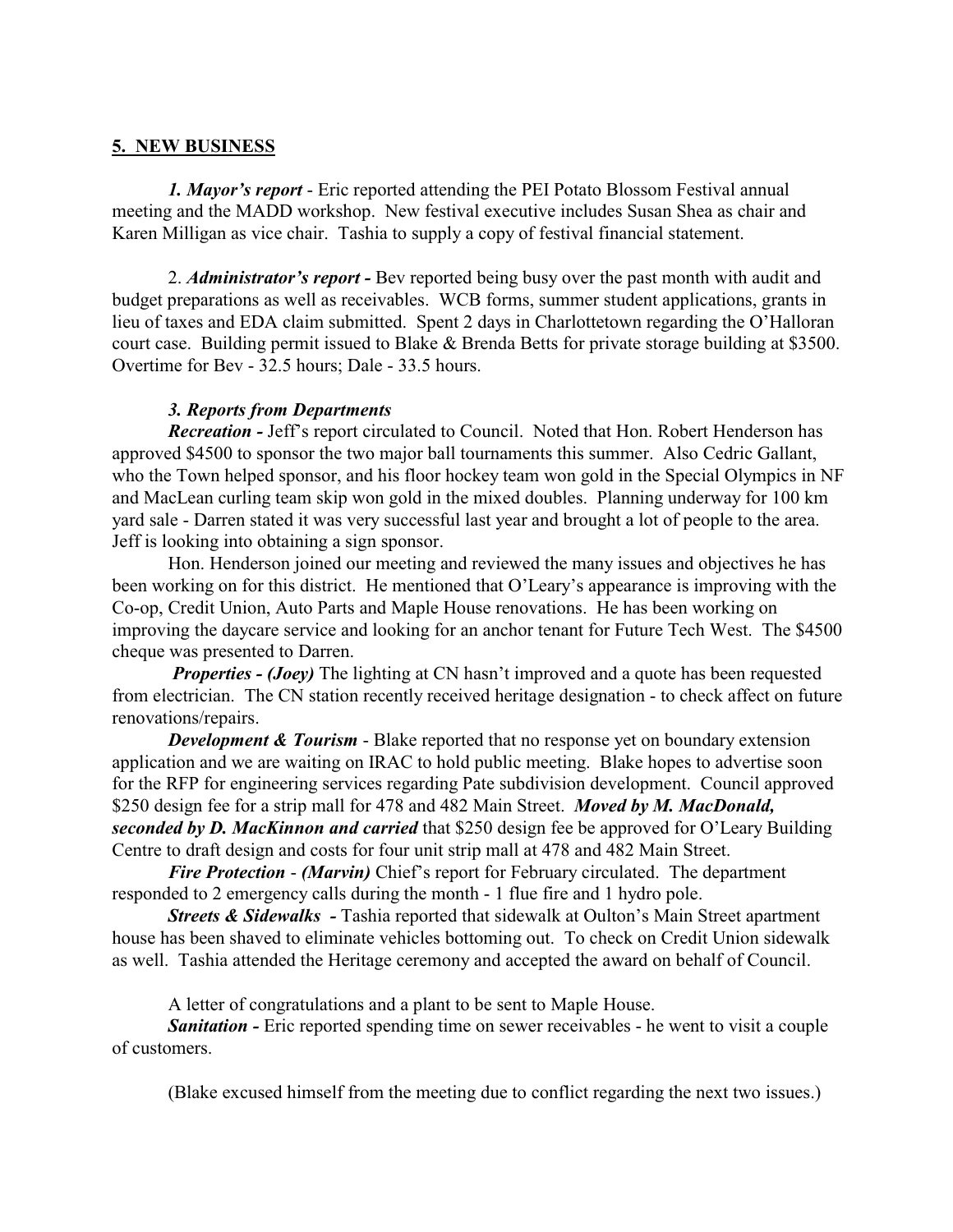*4. Computer for part time/casual staff* - *Moved by M. MacDonald, seconded by D. MacKinnon and carried* that a maximum of \$1000 be spent to purchase a new laptop capable of networking for Simply database and printer.

5. *Combat Computers invoice & future maintenance to surveillance cameras/computers - Moved by T. Maynard, seconded by D. MacKinnon and carried* that invoice from Combat Computers for \$1600 be paid. If any further issues with this system, Blake to be consulted for opinion on work, get an estimate on work and it was suggested that a maximum of \$1500 be spent on this system.

(Blake returned.)

*6. Moved by T. Maynard, seconded by D. MacKinnon and carried* that \$100 be donated to support the Hernewood History and Travel Club.

## *7. Other business & correspondence:*

- Letter from Provincial Justice and Public Safety regarding cooperation and participation in upcoming review of policing services.

- Letter from Potato Blossom Festival committee requesting support. Council agreed that same level of support will be available.

- Infrastructure Secretariat announcement that Gas Tax Municipal Strategic Component is open for funding applications. Council agreed that Bev to gather information for a project to replace and/or repair lagoon manholes and install a new lift station alarm system. Commitment for funding application to be made at next Council meeting.

- *Moved by D. MacKinnon, seconded by T. Maynard and carried* that a part time/casual administration position be created to assist Administrator. Hourly rate at \$15.00; at one day per week from 9 - 5 for first eight weeks while training then one day a week from 9 - 3 plus to cover for vacation time, sick time and other time off by Administrator.

# **6. COMMITTEE OF THE WHOLE**

*Moved by B. Adams, seconded by J. Dumville and carried that Council adjourn to* committee of the whole session at 9:30 pm.

*Moved by T. Maynard, seconded by M. MacDonald and carried* that regular meeting reconvene at 10:15 pm.

Business from committee of the whole:

*Moved by B. Adams, seconded by D. MacKinnon and carried* that sale of ADIC be advertised with deadline for tender within 45 days and to be sure contractual conditions regarding New Horizons grant assets be met.

Council agreed Recreation Director's office be moved to complex.

Late payment fees on sewer receivables discussed. *Moved by B. Adams, seconded by T. Maynard and carried* that sewer accounts of over \$1000 have late payment fees forgiven as long